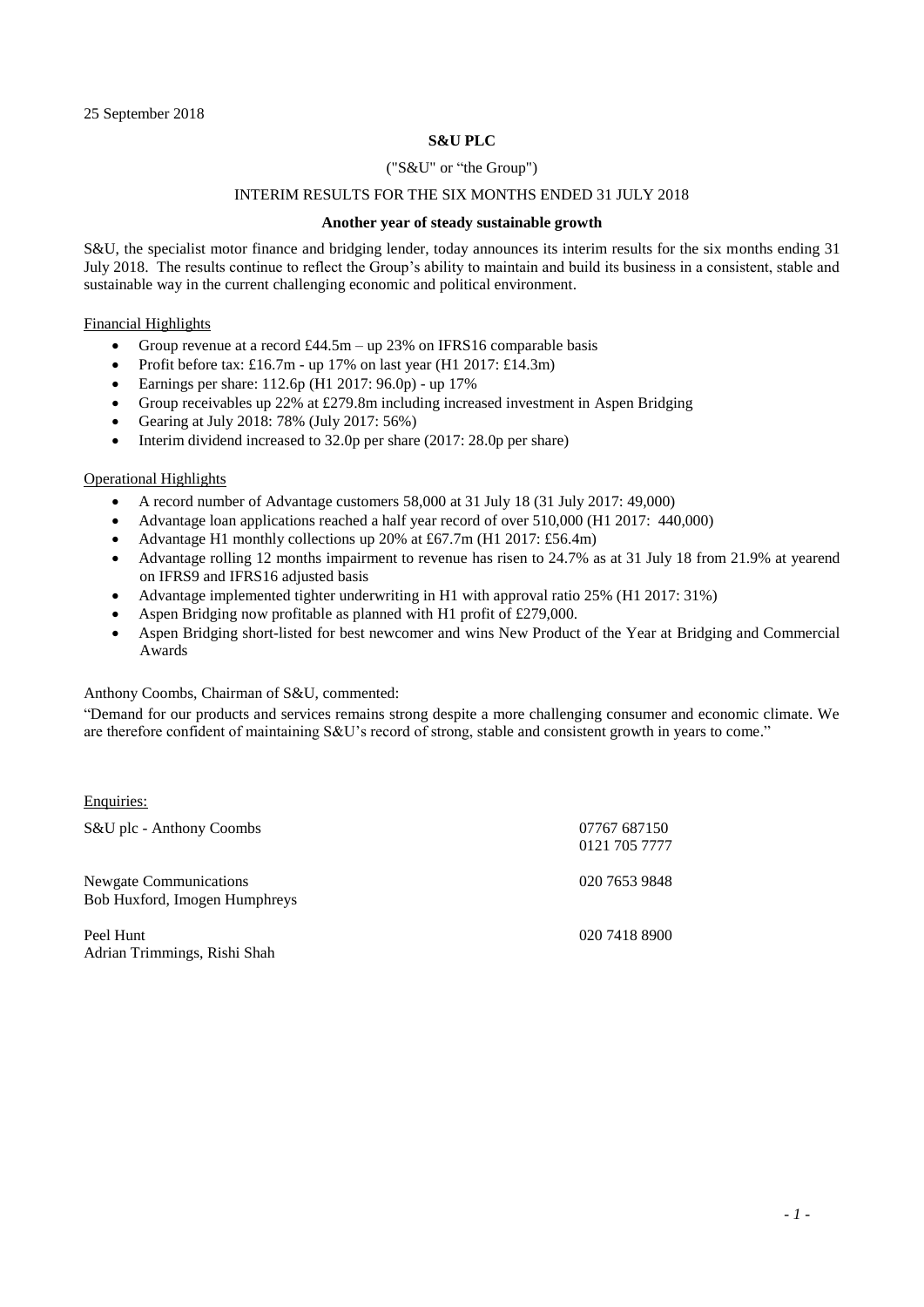## **Chairman's Statement**

I am happy to announce another good set of results for S&U for the past six months. Profit before tax is £16.7m (H1 17: £14.3m) an increase of 17% on last year, and the tenth successive increase. The used car finance and lower value property sectors we serve are proving very resilient in a more challenging economic and consumer climate. As a result, S&U's long-standing record of sustainable growth, responsible and selective lending and customer service continues to gain its just reward.

## **Motor Finance**

Advantage Finance, our motor subsidiary based in Grimsby, continues its remarkably consistent growth for a 19<sup>th</sup> consecutive year achieving a record profit of £16.3m (H1 17: £14.4m) while net receivables have reached a record £263.5m (H1 17: £226.8m). Customer numbers are at a record 58,000.

These results reflect a used-car finance market, in which, according to the latest FLA (Finance and Leasing Association) statistics, volumes have grown by 7% on last year; Advantage received a record 510,000 applications over the past six months (H1 17: 440,000), an increase of 16%. This reflects a strong labour market, albeit with the important caveats, of a relatively high level of consumer debt in the UK and with nominal real wage growth.

These caveats have led Advantage to conservatively tighten underwriting criteria so that the acceptance levels in the halfyear are now at 25% of applications compared to 31% a year ago. Although efficiencies generated by the introduction of the Dealflo e-signature system have seen the transaction to approved rate rise slightly to 9%, Advantage's overall transaction rate as a percentage of applications received is just 2.3% (H1 17: 2.8%). This has meant that transactions in the first half are 11,822, just short of last year's record but comfortably ahead of the 10,365 achieved in 2016.

This pause in growth is clear evidence of Advantage's commitment to sustainable expansion on a consistent basis and to maintain the quality of its loan book. Whilst monthly collections in the half year were up 20% on last year at £67.7m, more challenging circumstances for some customers have seen rolling 12 months impairment to revenue rise to 24.7% as at 31 July 18 from 21.9% at yearend on IFRS9 and IFRS16 adjusted basis. Risk adjusted rolling 12 month yield as a percentage of average monthly receivables therefore reduced from 26.7% at yearend to 25.4% for the year to 31 July 2018.

Whilst motor finance impairment continued slightly higher than expected, the return on average capital employed during the period before cost of funds was still 15.4% in the six months to 31 July 2018 (H1 17: 16.4%). Equally as important, current evidence on early repayment from customers acquired this half year with tightened underwriting, points to a gradual return to the lower impairment of recent years. Due to the stable 51 month average term of the loans, the majority of Advantage's profit in any financial year arises on loans already up and running at the start of the year.

Indeed, this embedded profitability, added to strong customer relationships and refined underwriting and operational procedures, is central to Advantage's remarkably consistent performance and its prospects for the future.

## **Aspen Bridging**

Aspen Bridging, our property finance business based in Solihull and still in its pilot stage, has made encouraging progress over the past six months. This half year has seen a profit before tax of £279,000 compared to a start-up loss in H1 17 of £280,000. The inevitably gradual process of building reputation and credibility (Aspen recently won New Product of the Year at the Bridging and Commercial awards) coupled with a cautious approach to risk constrained its early growth. Now however, current enquiries, its deal pipeline and a growing repayment profile point to a promising future and a valuable further income stream for the Group.

## **Funding**

Further investment in both our businesses and in the rewards to shareholders, have seen Group borrowings including overdrafts rise from £105m at year-end to £121m at half year (31 July 17: £81m). As Advantage matures, this increase of £16m compares with an increase of £32m over the same period last year; it also results in a Group gearing ratio of 78% (31 July 17: 56%) which is consistent with S&U's traditionally conservative treasury approach. The further investment also increased our Group finance costs in H1 18 by nearly £1m versus H1 17. At the start of this year we added £20m of committed term facilities for the Group and more will be sought as required.

## **Dividend**

Rewards to shareholders have always reflected S&U's steady, sustainable growth. We therefore propose to pay a first interim dividend this year of 32.0p per ordinary share (2017: 28.0p) which is also consistent with our long-standing aim to reach twice dividend cover. The dividend will be paid on the 16 November 2018 to ordinary shareholders on the register on the 26 October 2018. Our second and final dividends are expected to be paid on 15 March 2019 and 12 July 2019 respectively.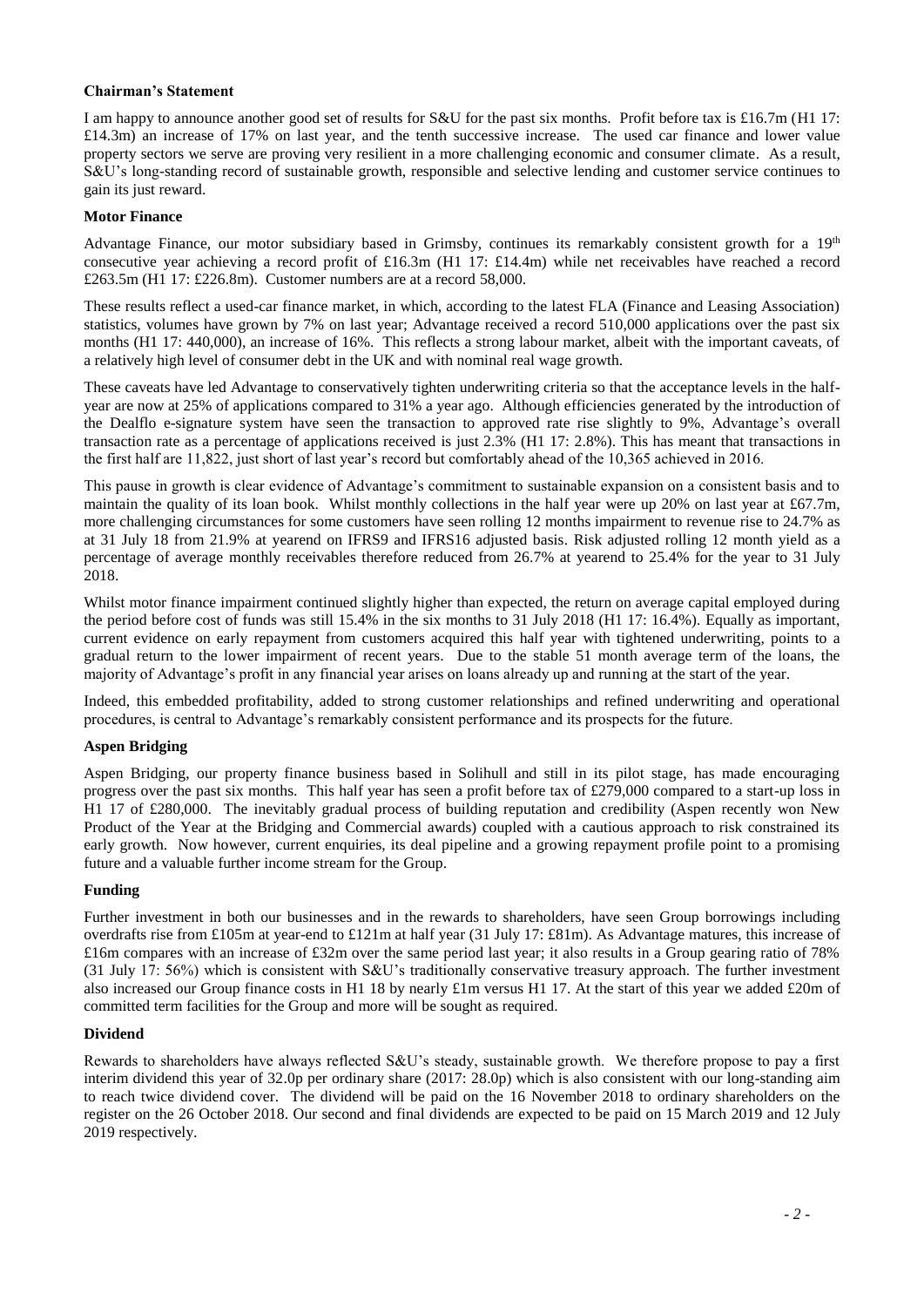## **Current Trading and Outlook**

To paraphrase Samuel Johnson "great works are performed not only by strength but by perseverance". Irrespective of current political and economic uncertainties, demand for the service and products S&U provide remains strong; the experience and skills within the Group underpin our record of sustainable and consistent growth over many decades and give us quiet but sure confidence for the future.

**Anthony Coombs, Chairman**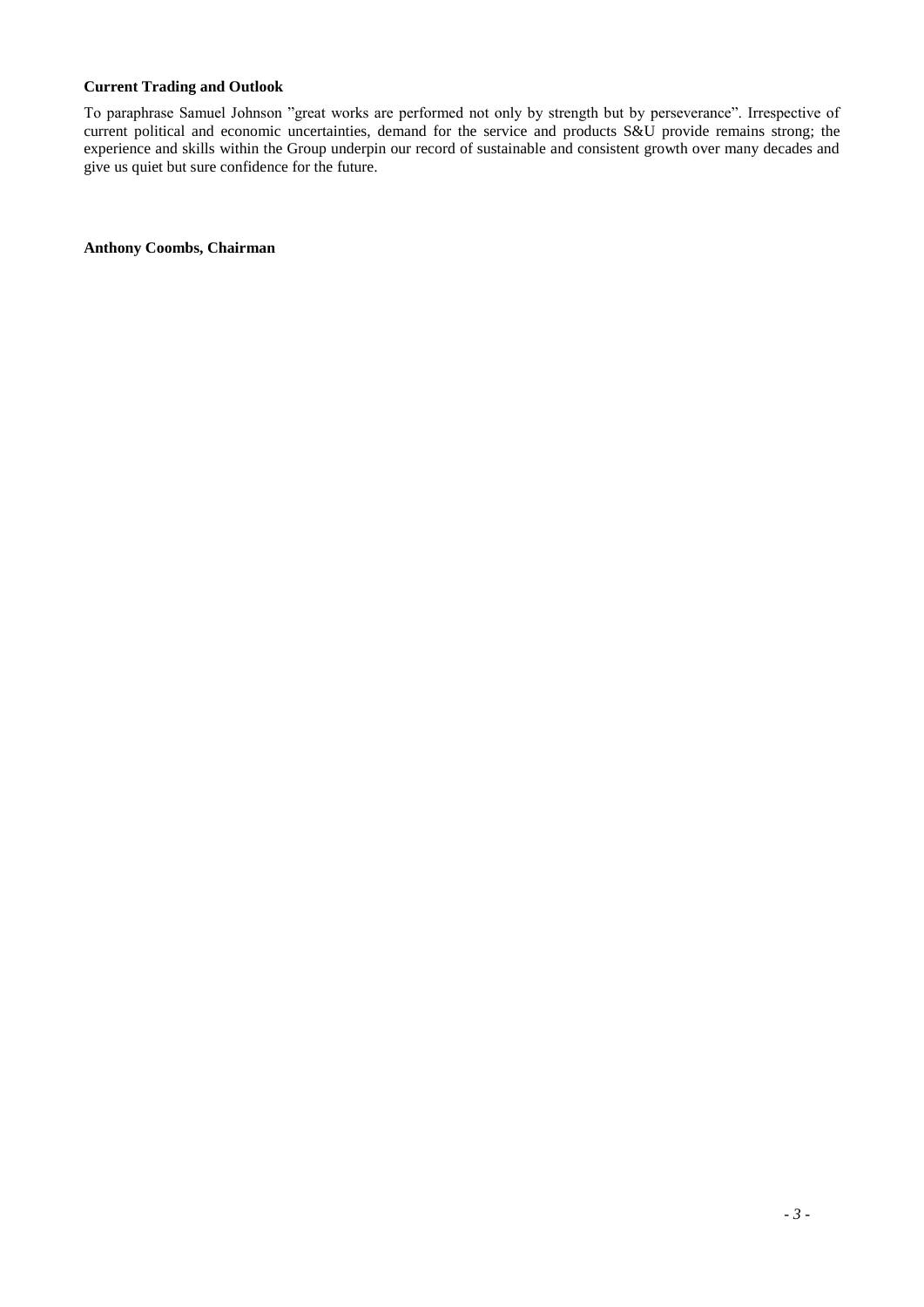### **INTERIM MANAGEMENT REPORT**

This interim management report has been prepared for the Group as a whole and therefore gives greater emphasis to those matters which are significant to S&U plc and its subsidiaries when viewed as a whole.

#### **ACTIVITIES**

The principal activity of the S&U plc Group continues to be that of specialist finance and in particular secured hire purchase motor finance throughout England, Wales and Scotland and secured property bridging finance throughout England and Wales. The principal activity of S&U plc Company (the "Company") is as holding company of the Group.

## **BUSINESS REVIEW, RESULTS AND DIVIDENDS**

A review of developments during the six months together with key performance indicators and future prospects is detailed in the Chairman's Statement.

There are no significant post balance sheet events to report.

The Group's profit on ordinary activities after taxation from continuing operations was £13,507,000 (H1 17: £11,492,000). Dividends of £9,245,000 (H1 17: £8,028,000) were paid during the period.

The Directors recommend a first interim dividend of 32.0p per share (2017: 28.0p). The dividend will be paid on 16 November 2018 to shareholders on the register on 26 October 2018.

#### **RELATED PARTY TRANSACTIONS**

Related party transactions are disclosed in note 10 of these financial statements.

#### **SHARE OPTION SCHEMES**

During the six months, under the S&U Plc 2010 Long-Term Incentive Plan ("LTIP"), 10,000 options were awarded and no options lapsed. 13,000 options were exercised during the six months. 145,001 share options are still held under this plan as at 31 July 2018 (31 July 2017: 159,001 options and 31 January 2018: 148,001 options).

During the six months no options lapsed and no options were awarded under the S&U Plc 2008 Discretionary Share Option Plan ("DSOP"). 600 share options were exercised during the six months resulting in nil share options still held under this plan as at 31 July 2018 (31 July 2017: 1,050 options and 31 January 2018: 600 options).

In the six months to 31 July 2018 the charge for these future share-based payments was £110,000 (H1 17: £159,000).

#### **CHANGES IN ACCOUNTING POLICIES**

As highlighted in previous announcements the Group has adopted IFRS9 financial instruments which was effective for the first time during the six months ended 31 July 2018. In accordance with transitional provisions of the IFRS9 Standard, comparative periods have not been restated and therefore information for the year to 31 January 2018 and for the six months to 31 July 2017 is not directly comparable.

Implementation of IFRS9 resulted in a £2.47m reduction in the Group's opening equity at 1 February 2018 being £3.05m net of £0.58m related to the associated tax impact. There has been no change in the carrying amount of financial instruments under IFRS9 on the basis of changes to their measurement categories. The £2.47m reduction is solely due to the replacement of the IAS39 incurred loss impairment approach with an expected credit loss approach under IFRS9.

As part of its transition to IFRS9 the Group has also early adopted IFRS16 Leases with effect from 1 February 2018 in advance of its normal effective date of 1 February 2019. The Group has elected to adopt the modified retrospective approach allowed under IFRS16 and as such there was no opening effect on equity as at 1 February 2018. For short term leases (lease terms of 12 months or less) and leases of low value assets the Group has opted to recognise a lease expense on a straight line basis as permitted by IFRS16. This expense is presented within Administrative expenses in the consolidated income statement. At 31 July 18 the introduction of IFRS16 has resulted in a recognition of right of use assets of £257,000 and lease liabilities of £260,000. The introduction of IFRS16 also changes the revenue recognition accounting for our motor finance hire purchase contracts whereby the grossing up of revenue and impairment for uncharged interest on arrears now ceases. The effect of this on the income statement is to reduce revenue and impairment by £1.2m each for the six months to 31 July 18 and in tandem with IFRS9 impairment changes make historic impairment to revenue trends less directly comparable. The ceasing of this grossing up under IFRS16 has no effect on the risk adjusted yield measure which we have therefore also highlighted for comparative purposes. As any effect on revenue and impairment of grossing up was equal and opposite, the effect of this IFRS16 change on profit is £nil.

### **CHANGES IN CONTINGENCIES**

There have been no significant changes in contingent assets or liabilities since 31 January 2018.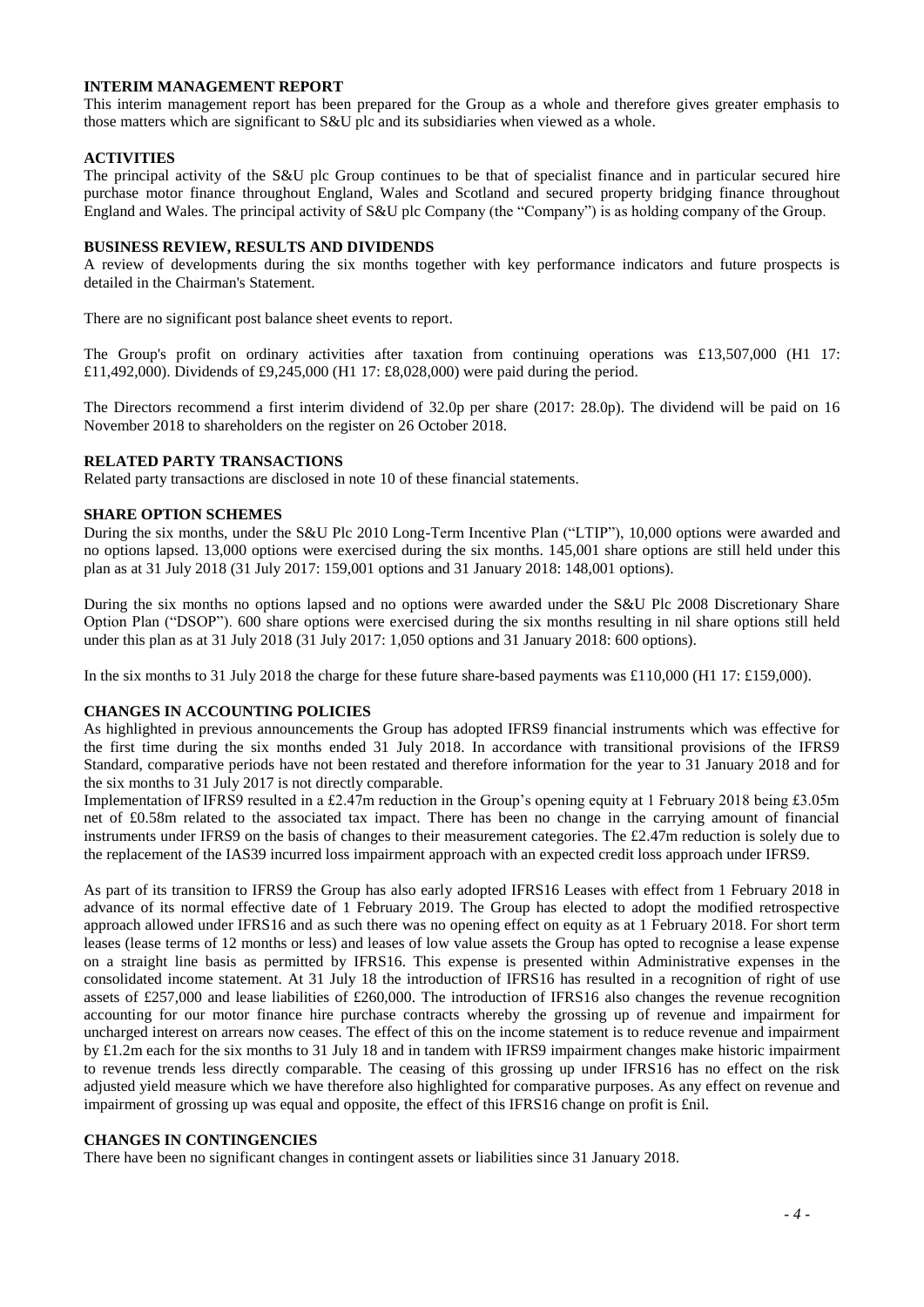## **STATEMENT OF GOING CONCERN**

After making enquiries and considering the principal risks and uncertainties set out below, the Directors have a reasonable expectation that the Group has adequate resources to continue in operational existence for the foreseeable future. Accordingly, they continue to adopt the going concern basis in preparing these financial statements.

## **PRINCIPAL RISKS AND UNCERTAINTIES**

There have been no material changes in the principal risks and uncertainties since 31 January 2018.

## Consumer and Economic risks including the value of security

The Group is involved in the provision of consumer credit and it is considered that the key material risk to which the Group is exposed is the credit risk inherent in amounts receivable from customers. This risk is principally controlled through our credit control policies supported by ongoing reviews for impairment. The value of amounts receivable from customers may also be subject to the risk of a severe downturn in the UK economy which might affect customer ability to repay. The Group exclusively operates in the UK market and it is very difficult to anticipate the effects of Brexit on the environment generally or on our customers. The Group is particularly exposed to the non-prime motor finance sector and within that to the values of used vehicles which are used as security. These credit, economic and concentration risks are principally controlled through our credit control policies including loan to value limits for the security and through ongoing monitoring and evaluation.

These well tried and tested methods will be equally important in limiting risk at Aspen Bridging. Historically impairment rates in this market are extremely low, principally because loan to value calculations are conservative, interest is retained up front, and loan periods are a maximum of one year. Further Aspen has introduced a variety of controls to limit risk in a heavily under supplied housing market.

### Funding and Liquidity Risk

Funding and Liquidity risk relates to the availability of sufficient borrowing facilities for the Group to meet its liabilities as they fall due This risk is managed by ensuring that the Group has a variety of funding sources and by managing the maturity of borrowing facilities such that sufficient funding is available for the medium term. Compliance with banking covenants is monitored closely so that facilities remain available at all times. The Group's activities expose it to the financial risks of changes in interest rates and where appropriate the Group uses interest rate derivative contracts to hedge these exposures in bank borrowings.

### Legal, Regulatory and Conduct Risk

In terms of legal risk, the Group is subject to legislation including consumer credit legislation which contains very detailed and highly technical requirements. The Group has procedures in place and employs dedicated compliance resource and specialist legal advisers to ensure compliance with this legislation. As a regulated lender Advantage Finance Limited applied for a standard FCA licence in 2016 and received renewed authorisation. Advantage directors are prominent members of the Finance and Leasing Association's committees and, through them, regularly liaise with the FCA. Regulatory Risk is addressed by the constant review and monitoring of Advantage's internal controls and processes. This process is buttressed by specific advice from Trade and other organisations and by the work of our internal auditors.

Whilst engaged in the un-regulated sector, during its pilot stage Aspen Bridging has adopted procedures which are consistent with those required in the regulated sector. This provides both commercial discipline and provides a platform for standards should Aspen widen its products into the regulated field.

The Group is also exposed to conduct risk in that it could fail to deliver fair outcomes to its customers which in turn could impact the reputation and financial performance of the Group. The Group principally manages this risk through Group staff training and motivation (Advantage is an Investor in People) and through detailed monthly monitoring of customer outcomes for compliance and treating customers fairly.

#### Other Operational Risks

Other operational risks are endemic to any finance business. Rigorous procedures, detailed recovery plans and, above all, sound experience and commercial common sense provides Advantage and the Group with appropriate protection. In particular recent work has been focused on Cyber Security. Although breaches are rare, a review has been completed internally and monitored by RSM, our internal auditors. This will be an ongoing process overseen by the Audit Committee.

#### **Anthony Coombs, Chairman**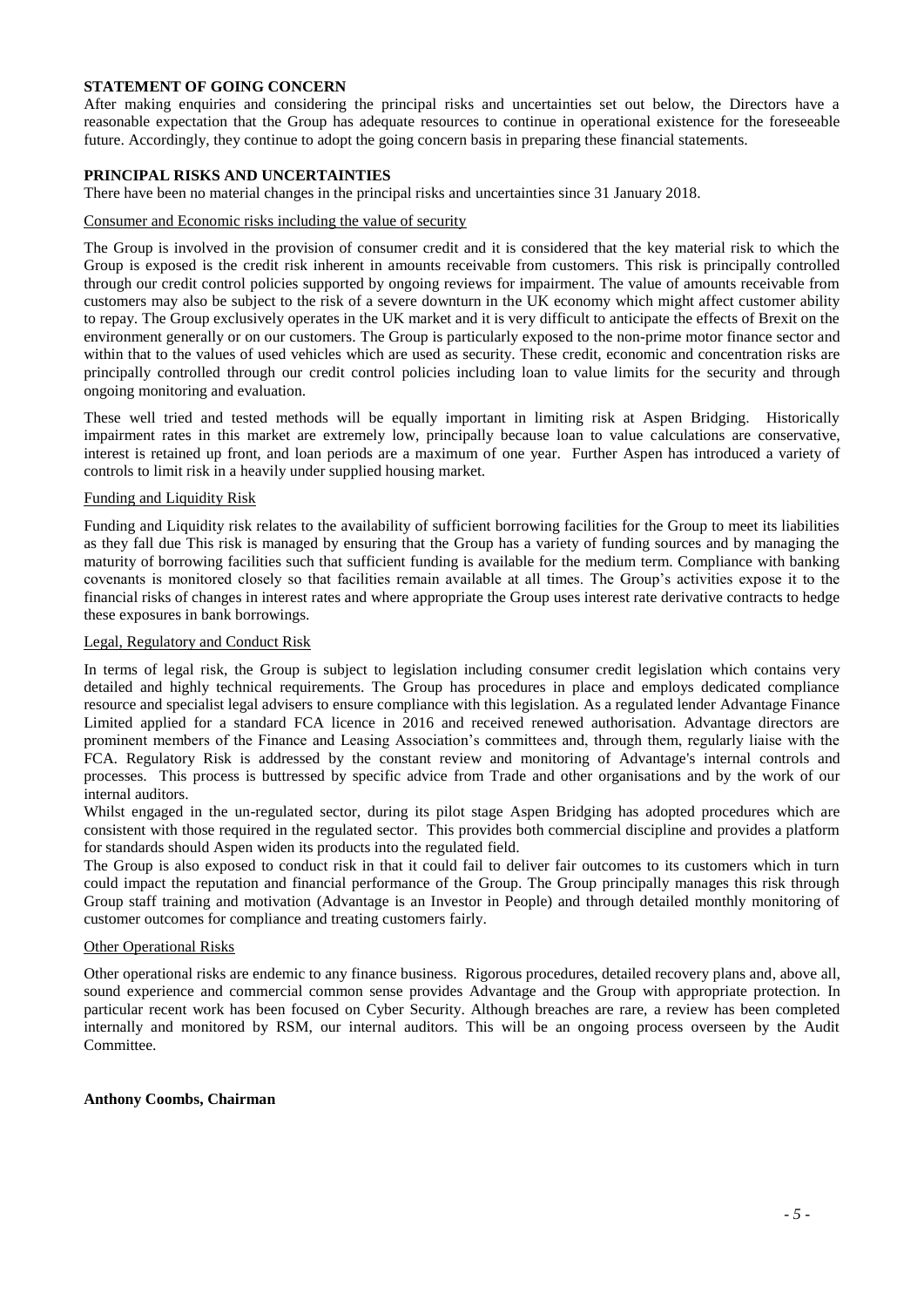#### **RESPONSIBILITY STATEMENT**

We confirm that to the best of our knowledge:

- a) the condensed set of financial statements has been prepared in accordance with the applicable set of accounting standards, gives a true and fair view of the assets, liabilities, financial position and profit of S&U plc as required by DTR 4.2.4R;
- b) the interim management report includes a fair review of the information required by DTR 4.2.7R (indication of important events during the first six months and description of principal risks and uncertainties for the remaining six months of the year); and
- c) the interim management report includes a fair review of the information required by DTR 4.2.8R (disclosure of related party transactions and changes therein).

By order of the Board

**Chris Redford, Company Secretary**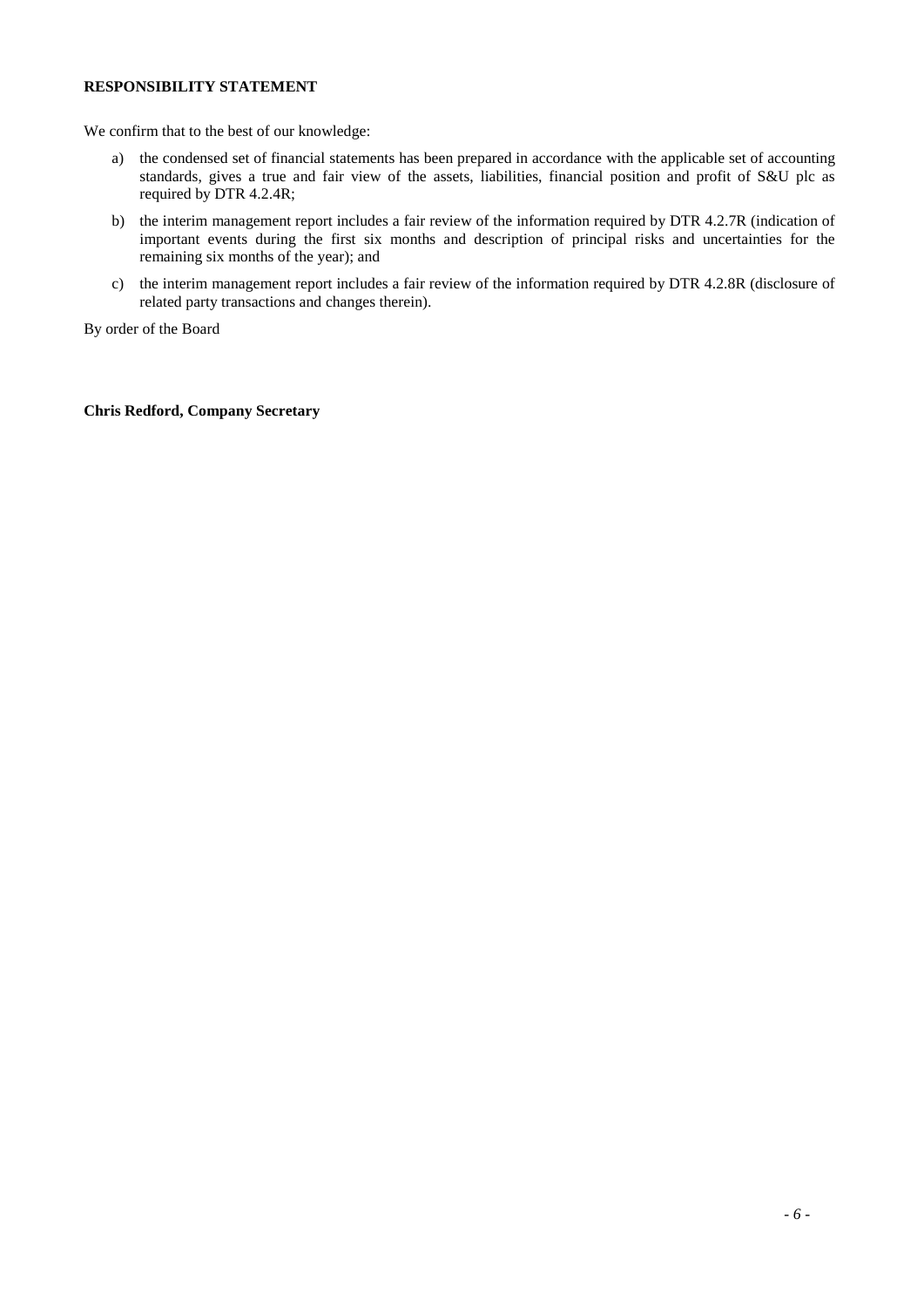## **INDEPENDENT REVIEW REPORT TO S&U PLC**

We have been engaged by the company to review the condensed set of financial statements in the half-yearly financial report for the six months ended 31 July 2018 which comprises the consolidated income statement, the consolidated statement of comprehensive income, the consolidated balance sheet, the consolidated statement of changes in equity, the consolidated cash flow statement and related notes 1 to 11. We have read the other information contained in the halfyearly financial report and considered whether it contains any apparent misstatements or material inconsistencies with the information in the condensed set of financial statements.

This report is made solely to the company in accordance with International Standard on Review Engagements (UK and Ireland) 2410 "Review of Interim Financial Information Performed by the Independent Auditor of the Entity" issued by the Financial Reporting Council. Our work has been undertaken so that we might state to the company those matters we are required to state to it in an independent review report and for no other purpose. To the fullest extent permitted by law, we do not accept or assume responsibility to anyone other than the company, for our review work, for this report, or for the conclusions we have formed.

## **Directors' responsibilities**

The half-yearly financial report is the responsibility of, and has been approved by, the directors. The directors are responsible for preparing the half-yearly financial report in accordance with the Disclosure and Transparency Rules of the United Kingdom's Financial Conduct Authority.

As disclosed in note 1, the annual financial statements of the group are prepared in accordance with IFRSs as adopted by the European Union. The condensed set of financial statements included in this half-yearly financial report has been prepared in accordance with International Accounting Standard 34 "Interim Financial Reporting" as adopted by the European Union.

## **Our responsibility**

Our responsibility is to express to the Company a conclusion on the condensed set of financial statements in the halfyearly financial report based on our review.

### **Scope of review**

We conducted our review in accordance with International Standard on Review Engagements (UK and Ireland) 2410 "Review of Interim Financial Information Performed by the Independent Auditor of the Entity" issued by the Financial Reporting Council for use in the United Kingdom. A review of interim financial information consists of making inquiries, primarily of persons responsible for financial and accounting matters, and applying analytical and other review procedures. A review is substantially less in scope than an audit conducted in accordance with International Standards on Auditing (UK) and consequently does not enable us to obtain assurance that we would become aware of all significant matters that might be identified in an audit. Accordingly, we do not express an audit opinion.

## **Conclusion**

Based on our review, nothing has come to our attention that causes us to believe that the condensed set of financial statements in the half-yearly financial report for the six months ended 31 July 2018 is not prepared, in all material respects, in accordance with International Accounting Standard 34 as adopted by the European Union and the Disclosure and Transparency Rules of the United Kingdom's Financial Conduct Authority.

## **Deloitte LLP**

Statutory Auditor Birmingham, UK 25 September 2018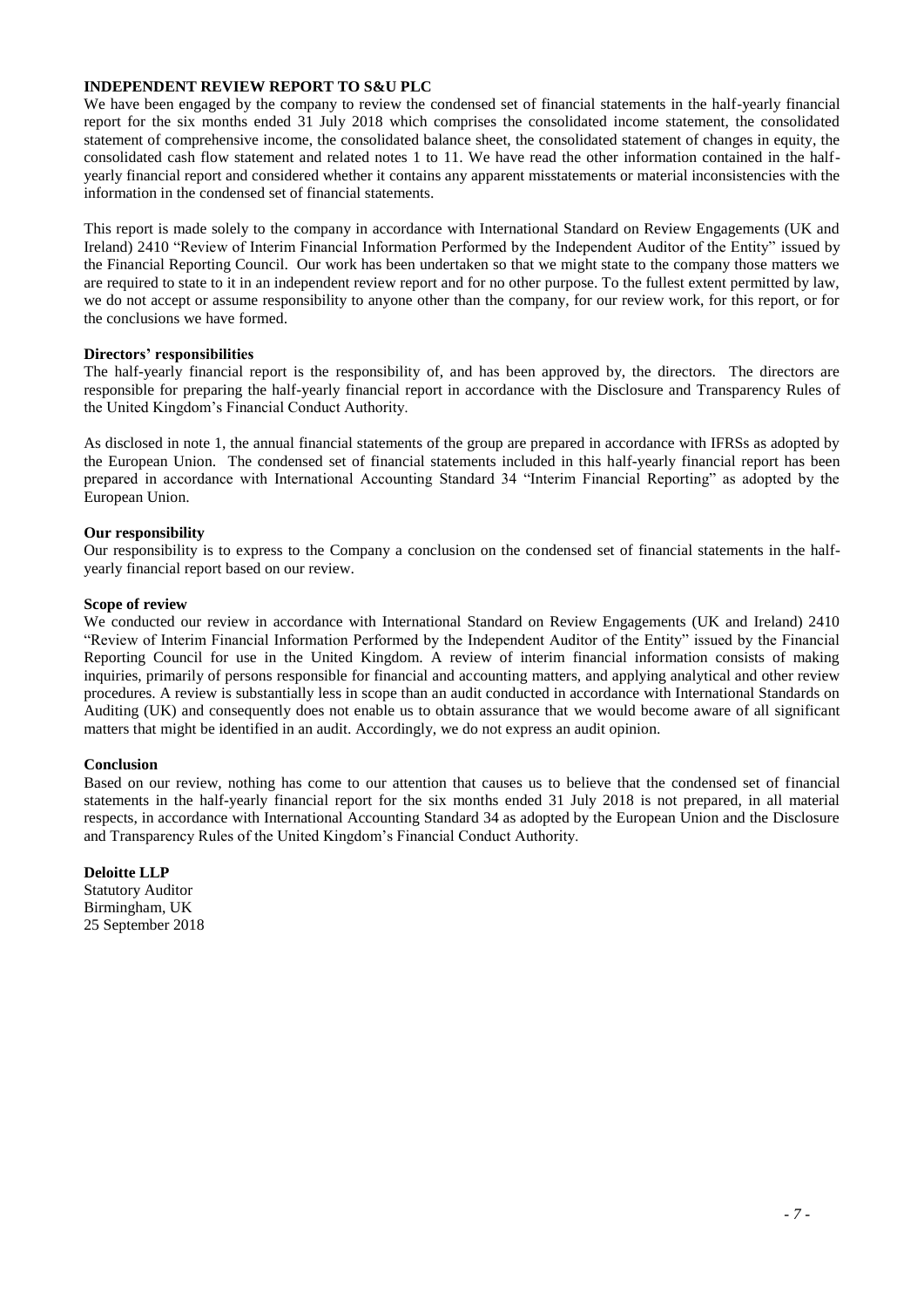## S&U PLC GROUP **CONSOLIDATED INCOME STATEMENT Six months ended 31 July 2018**

|                               | <b>Note</b>    | <b>Unaudited</b><br>Six months<br>ended<br>31.7.18<br>£'000 | <b>Unaudited</b><br>Six months<br>ended<br>31.7.17<br>£'000 | <b>Audited</b><br>Financial<br>year ended<br>31.1.18<br>£'000 |
|-------------------------------|----------------|-------------------------------------------------------------|-------------------------------------------------------------|---------------------------------------------------------------|
| <b>Revenue</b>                | $\sqrt{2}$     | 44,460                                                      | 37,556                                                      | 79,781                                                        |
| Cost of sales                 | 3              | (20,005)                                                    | (17,226)                                                    | (36, 880)                                                     |
| <b>Gross profit</b>           |                | 24,455                                                      | 20,330                                                      | 42,901                                                        |
| Administrative expenses       |                | (5, 642)                                                    | (4,903)                                                     | (9, 923)                                                      |
| <b>Operating profit</b>       |                | 18,813                                                      | 15,427                                                      | 32,978                                                        |
| Finance costs (net)           |                | (2,139)                                                     | (1,152)                                                     | (2,818)                                                       |
| <b>Profit before taxation</b> | $\overline{2}$ | 16,674                                                      | 14,275                                                      | 30,160                                                        |
| Taxation                      | $\overline{4}$ | (3,167)                                                     | (2,783)                                                     | (5,746)                                                       |
| Profit for the period         |                | 13,507                                                      | 11,492                                                      | 24,414                                                        |
| Earnings per share            |                |                                                             |                                                             |                                                               |
| <b>Basic</b>                  | 5              | 112.6p                                                      | 96.0p                                                       | 203.8p                                                        |
| Diluted                       | 5              | 111.8p                                                      | 95.3p                                                       | 202.4p                                                        |

All activities and earnings per share derive from continuing operations.

## **CONSOLIDATED STATEMENT OF COMPREHENSIVE INCOME**

|                                                             | <b>Unaudited</b><br>Six months<br>ended<br>31.7.18<br>£000 | <b>Unaudited</b><br>Six months<br>ended<br>31.7.17<br>£000 | <b>Audited</b><br><b>Financial</b><br>vear ended<br>31.1.18<br>£000 |
|-------------------------------------------------------------|------------------------------------------------------------|------------------------------------------------------------|---------------------------------------------------------------------|
| <b>Profit for the period</b><br>Other comprehensive income: | 13,507                                                     | 11.492                                                     | 24,414                                                              |
| Actuarial loss on defined benefit pension scheme            |                                                            |                                                            | (14)                                                                |
| <b>Total Comprehensive Income for the period</b>            | 13.507                                                     | 11,492                                                     | 24,400                                                              |

Items above will not be reclassified subsequently to the Income Statement.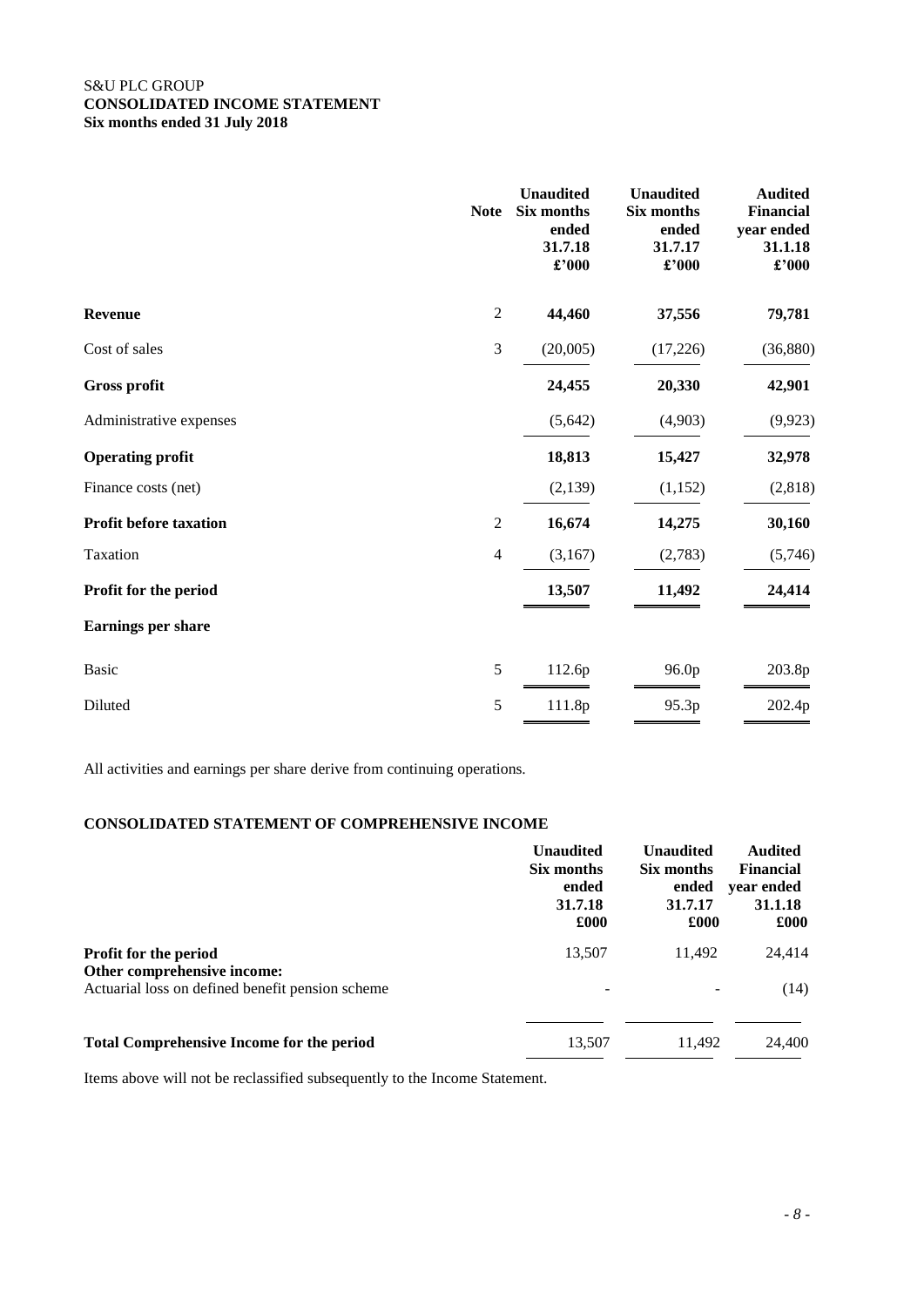## **CONSOLIDATED BALANCE SHEET As at 31 July 2018**

|                                                          | <b>Note</b>      | <b>Unaudited</b><br>31.7.18<br>£'000 | <b>Unaudited</b><br>31.7.17<br>£'000 | <b>Audited</b><br>31.1.18<br>$\pmb{\pounds}$ '000 |
|----------------------------------------------------------|------------------|--------------------------------------|--------------------------------------|---------------------------------------------------|
| <b>ASSETS</b>                                            |                  |                                      |                                      |                                                   |
| Non current assets                                       |                  |                                      |                                      |                                                   |
| Property, plant and equipment                            |                  | 2,051                                | 1,866                                | 1,931                                             |
| Right of use assets                                      |                  | 257                                  |                                      |                                                   |
| Amounts receivable from customers                        | $\boldsymbol{7}$ | 187,375                              | 161,891                              | 178,597                                           |
| Deferred tax assets                                      |                  | 487                                  | 441                                  | 487                                               |
|                                                          |                  | 190,170                              | 164,198                              | 181,015                                           |
| <b>Current assets</b>                                    |                  |                                      |                                      |                                                   |
| Amounts receivable from customers                        | 7                | 92,407                               | 66,714                               | 83,459                                            |
| Trade and other receivables<br>Cash and cash equivalents |                  | 936<br>1                             | 723<br>3                             | 718<br>1                                          |
|                                                          |                  | 93,344                               | 67,440                               | 84,178                                            |
| <b>Total assets</b>                                      |                  | 283,514                              | 231,638                              | 265,193                                           |
| <b>LIABILITIES</b>                                       |                  |                                      |                                      |                                                   |
| <b>Current liabilities</b><br>Bank overdrafts and loans  |                  | (417)                                | (676)                                | (991)                                             |
| Trade and other payables                                 |                  | (2,648)                              | (2, 336)                             | (2, 549)                                          |
| Current tax liabilities                                  |                  | (3,382)                              | (3,374)                              | (3,600)                                           |
| Accruals and deferred income                             |                  | (626)                                | (1,710)                              | (787)                                             |
|                                                          |                  | (7,073)                              | (8,096)                              | (7, 927)                                          |
| <b>Non current liabilities</b>                           |                  |                                      |                                      |                                                   |
| <b>Borrowings</b>                                        |                  | (121,000)                            | (80,000)                             | (104,000)                                         |
| Lease Liabilities<br><b>Financial liabilities</b>        |                  | (260)<br>(450)                       | (450)                                | (450)                                             |
|                                                          |                  |                                      |                                      |                                                   |
|                                                          |                  | (121,710)                            | (80, 450)                            | (104, 450)                                        |
| <b>Total liabilities</b>                                 |                  | (128, 783)                           | (88, 546)                            | (112, 377)                                        |
| <b>NET ASSETS</b>                                        |                  | 154,731                              | 143,092                              | 152,816                                           |
| <b>Equity</b>                                            |                  |                                      |                                      |                                                   |
| Called up share capital<br>Share premium account         |                  | 1,700<br>2,301                       | 1,697<br>2,281                       | 1,697<br>2,289                                    |
| Profit and loss account                                  |                  | 150,730                              | 139,114                              | 148,828                                           |
| <b>TOTAL EQUITY</b>                                      |                  | 154,731                              | 143,092                              | 152,816                                           |

These interim condensed financial statements were approved on behalf of the Board of Directors.

Signed on behalf of the Board of Directors

Anthony Coombs Chris Redford Directors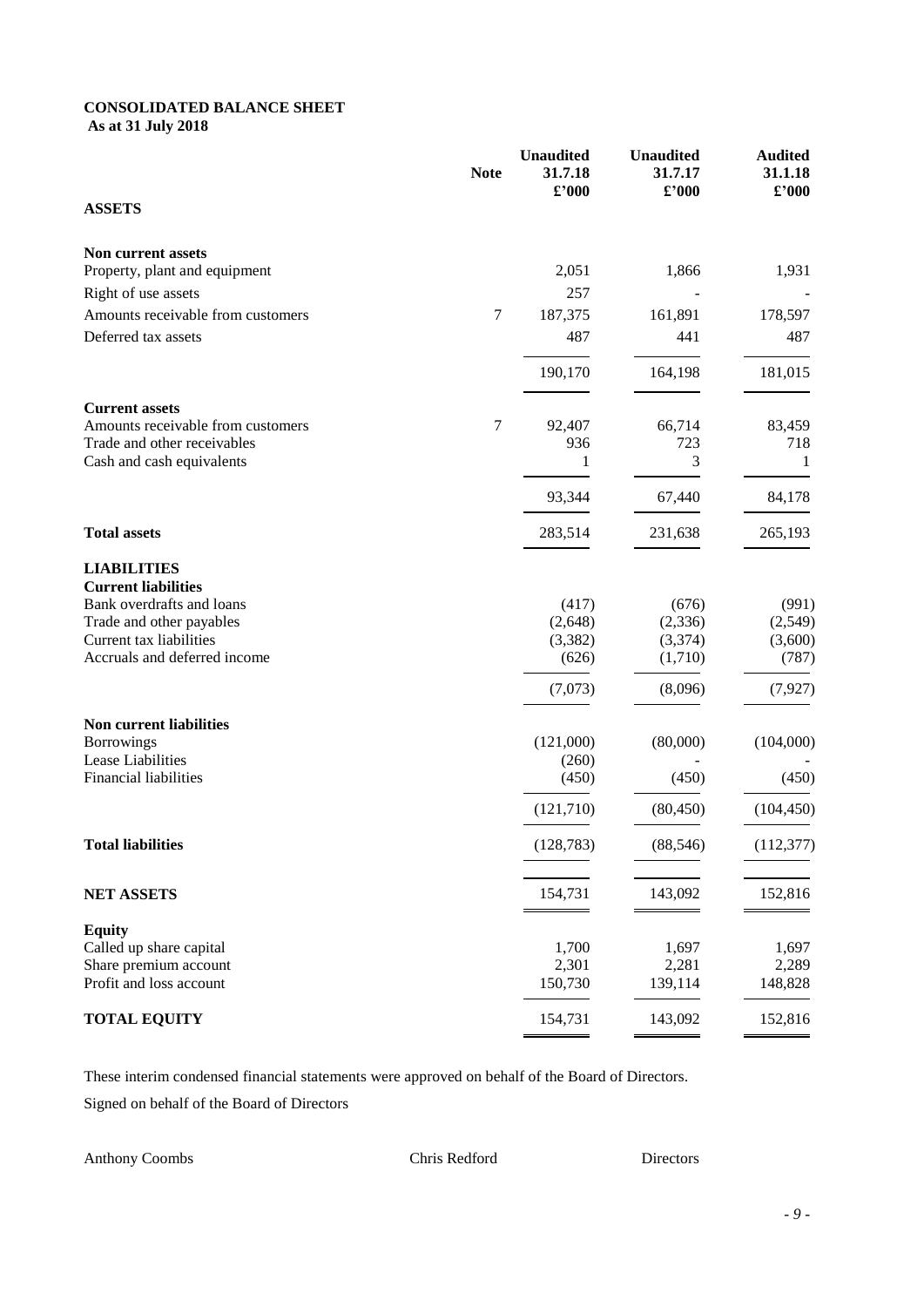## **CONSOLIDATED STATEMENT OF CHANGES IN EQUITY Six months ended 31 July 2018**

|                                                                                                                                                                                | <b>Unaudited</b><br>Called up<br>share<br>capital<br>£'000 | <b>Unaudited</b><br><b>Share</b><br>premium<br>account<br>£'000 | <b>Unaudited</b><br>Profit and<br>loss<br>account<br>£'000 | <b>Unaudited</b><br><b>Total</b><br>equity<br>£'000 |
|--------------------------------------------------------------------------------------------------------------------------------------------------------------------------------|------------------------------------------------------------|-----------------------------------------------------------------|------------------------------------------------------------|-----------------------------------------------------|
| At 1 February 2017                                                                                                                                                             | 1,695                                                      | 2,281                                                           | 135,491                                                    | 139,467                                             |
| Profit for six month period<br>Other comprehensive income for period                                                                                                           |                                                            |                                                                 | 11,492                                                     | 11,492                                              |
| Total comprehensive income for period<br>Issue of new shares<br>Cost of future share based payments                                                                            | 2                                                          |                                                                 | 11,492<br>159                                              | 11,492<br>2<br>159                                  |
| Tax charge on equity items<br><b>Dividends</b>                                                                                                                                 |                                                            |                                                                 | (8,028)                                                    | (8,028)                                             |
| At 31 July 2017                                                                                                                                                                | 1,697                                                      | 2,281                                                           | 139,114                                                    | 143,092                                             |
| Profit for six month period<br>Other comprehensive income for period                                                                                                           |                                                            |                                                                 | 12,922<br>(14)                                             | 12,922<br>(14)                                      |
| Total comprehensive income for period<br>Issue of new shares<br>Cost of future share based payments<br>Tax charge on equity items<br><b>Dividends</b>                          | 2                                                          | 8                                                               | 12,908<br>158<br>(3)<br>(3,349)                            | 12,908<br>10<br>158<br>(3)<br>(3,349)               |
| At 31 January 2018                                                                                                                                                             | 1,699                                                      | 2,289                                                           | 148,828                                                    | 152,816                                             |
| Profit for six month period<br>Other comprehensive income for period                                                                                                           |                                                            |                                                                 | 13,507                                                     | 13,507                                              |
| Total comprehensive income for period<br>Issue of new shares<br>Cost of future share based payments<br>Ifrs9 receivables adjustment<br>Tax charge on equity items<br>Dividends | 1                                                          | 12                                                              | 13,507<br>110<br>(3,050)<br>580<br>(9,245)                 | 13,507<br>13<br>110<br>(3,050)<br>580<br>(9,245)    |
| At 31 July 2018                                                                                                                                                                | 1,700                                                      | 2,301                                                           | 150,730                                                    | 154,731                                             |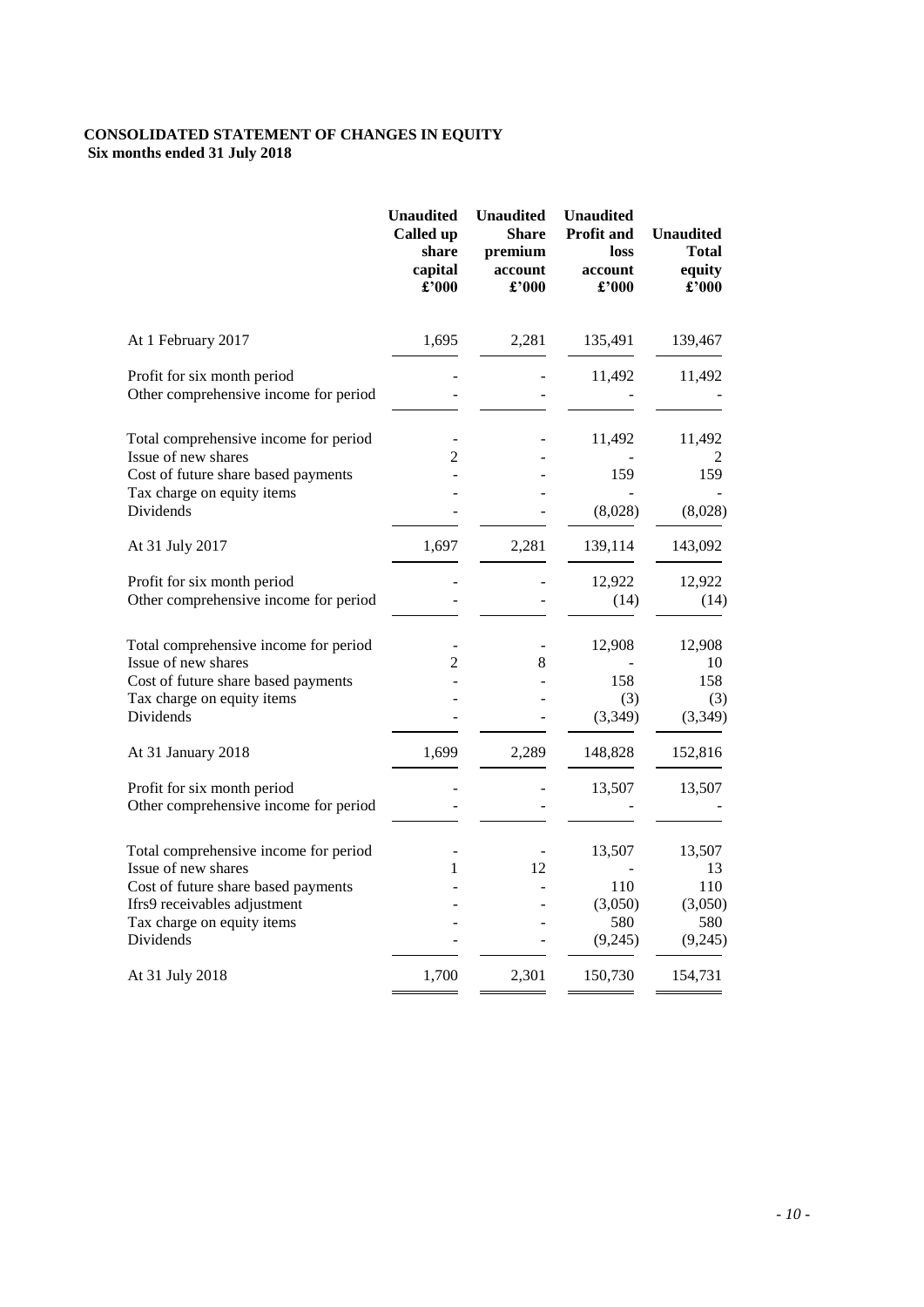## **CONSOLIDATED CASH FLOW STATEMENT Six months ended 31 July 2018**

**Note Unaudited Six months ended 31.7.18 £'000 Unaudited Six months ended 31.7.17 £'000 Audited Financial Year ended 31.1.18 £'000 Net cash used in operating activities** 8 (6,892) (22,671) (43,418) **Cash flows used in investing activities** Proceeds on disposal of property, plant and equipment 18 22 37<br>Purchases of property, plant and equipment (312) (831) (1,077) Purchases of property, plant and equipment Net cash used in investing activities (294) (809) (1,040) **Cash flows from financing activities** Dividends paid (9,245) (8,028) (11,377) Issue of new shares 13 2 12 Receipt of new borrowings 17,000 32,000 56,000 Repayment of borrowings (8)<br>Repayment of lease liabilities (8) Repayment of lease liabilities (8) - - Decrease in overdraft  $(574)$   $(495)$   $(180)$ Net cash from financing activities 1992 11:38 23,479 44,455 **Net decrease in cash and cash equivalents** (1) (3) **Cash and cash equivalents at the beginning of the period** 1 4 4 **Cash and cash equivalents at the end of the period 1** 3 1 Cash and cash equivalents comprise Cash and cash in bank  $1$  3 4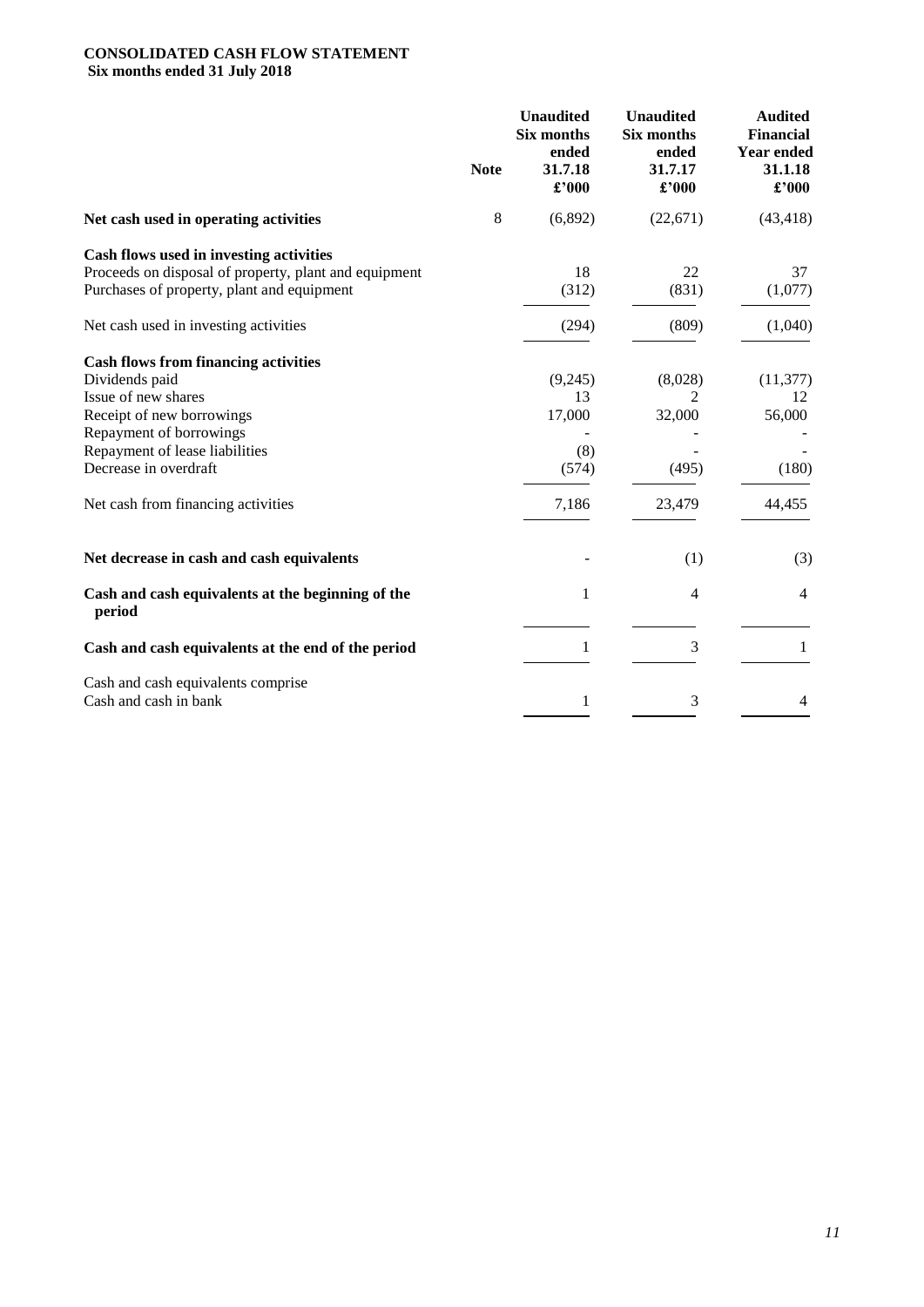## **1. ACCOUNTING POLICIES**

### 1.1 General Information

S&U plc is a company incorporated in the United Kingdom under the Companies Act 2006. The address of the registered office is given in note 11 which is also the Group's principal business address. All operations are situated in the United Kingdom.

### 1.2 Basis of preparation and accounting policies

These financial statements have been prepared using accounting policies consistent with International Financial Reporting Standards (IFRS) and in accordance with IAS 34 'Interim Financial Reporting' as adopted by the European Union.

The same accounting policies, presentation and methods of computation are followed in the financial statements as applied in the Group's latest annual audited financial statements. The consolidated financial statements incorporate the financial statements of the Company and all its subsidiaries for the six months ended 31 July 2018. There is no valuation of S&U's defined benefit pension scheme fund at half year and so no movements are reported in the statement of comprehensive income – such movements are not material due to the small size of the fund which was in surplus at the latest valuation date.

After making enquiries, the Directors have a reasonable expectation that the Group has adequate resources to continue in operational existence for the foreseeable future. Accordingly, they continue to adopt the going concern basis in preparing these financial statements.

New and amended standards and interpretations need to be adopted in the first interim financial statements issued after their effective date (or date of early adoption).

As highlighted in previous announcements the Group has adopted IFRS9 financial instruments which was effective for the first time during the six months ended 31 July 2018 – the main change in this standard for the group is to replace the IAS39 incurred loss impairment approach with an expected loss approach under IFRS9. In accordance with transitional provisions of the IFRS9 Standard, comparative periods have not been restated and therefore information for the year to 31 January 2018 and for the six months to 31 July 2017 is not directly comparable.

At 1 February 2018 the Group has adopted Revenue from Contracts with Customers which was effective for the first time during the six months ended 31 July 2018 – this standard requires the Group to review fees, charges and other income for the purposes of calculating the effective interest rate on our loans. As part of its transition to IFRS9 the Group has also early adopted IFRS16 Leases with effect from 1 February 2018 in advance of its normal effective date of 1 February 2019. The Group has elected to adopt the modified retrospective approach allowed under IFRS16 and there was no opening effect on equity as at 1 February 2018. For short term leases (lease terms of 12 months or less) and leases of low value assets the Group has opted to recognise a lease expense on a straight line basis as permitted by IFRS16. This expense is presented within Administrative expenses in the consolidated income statement. The introduction of IFRS16 also changes a minor element of our accounting for our motor finance hire purchase contracts whereby the grossing up of revenue and impairment for uncharged interest on arrears now ceases. The effect of this on the income statement is to reduce revenue and impairment by £1.2m each for the six months to 31 July 18 and in tandem with IFRS9 impairment changes make historic impairment to revenue trends less directly comparable. The ceasing of this grossing up under IFRS16 has no effect on the risk adjusted yield measure which we have therefore also highlighted for comparative purposes. As any effect on revenue and impairment of grossing up was equal and opposite, the effect of this IFRS16 change on profit is £nil.

Amendments to the Share-based payment standard IFRS2and Annual Improvements to IFRS s: 2014-2016 Cycle – IFRS1 and IAS28 Amendments also became effective in the period commencing 1 February 2018 – they have no material impact on the Group. At the date of authorisation of these financial statements the directors anticipate that the adoption in future periods of any other Standards and interpretations which are in issue but not yet effective, will have no material impact on the financial statements of the Group.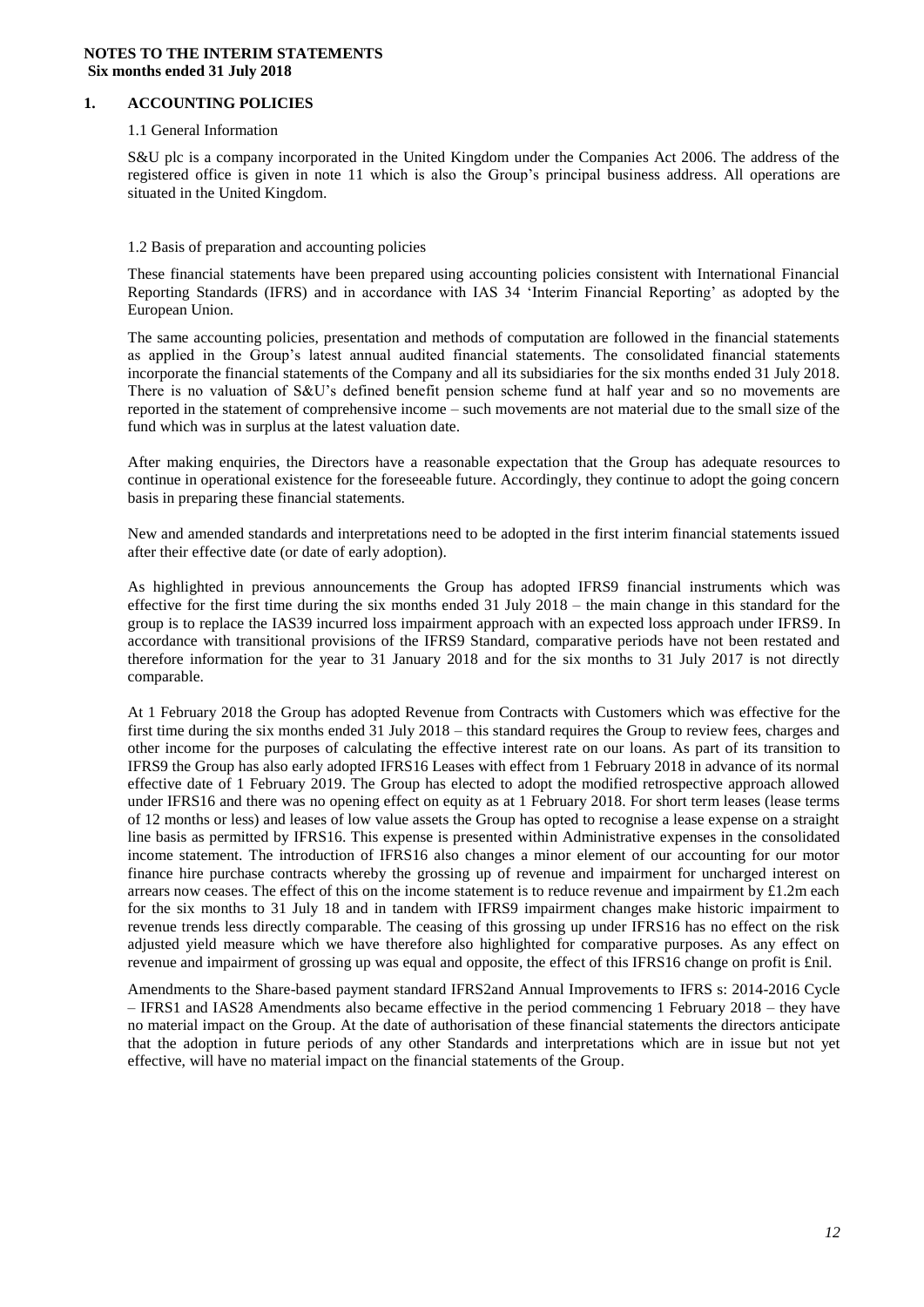1.3 Impairment and measurement of amounts receivable from customers

There are 3 classification stages under IFRS9 for the impairment of amounts receivable from customers:

Stage 1: Not credit impaired and no significant increase in credit risk since initial recognition

Stage 2: Not credit impaired and a significant increase in credit risk since initial recognition

Stage 3: Credit impaired

For all loans in stages 2 and 3 a provision equal to the lifetime expected credit loss is taken and for loans in stage 1 a provision equal to the expected credit loss in the next 12 months is taken. In our Motor Finance business, all loans 1 month or more in contractual arrears are deemed credit impaired and are therefore included in IFRS9 stage 3. This means that a delinquent loan is provided sooner within our Motor Finance business than the backstop 90 days afforded in IFRS9.

The expected credit loss ("ECL") is the probability weighted estimate of credit losses.

#### 1.4 Performance Measurements

- i) Risk adjusted yield as % of average monthly receivables is the gross yield for the period (revenue minus impairment) divided by the average monthly net receivables for the period.
- ii) Rolling 12 month impairment to revenue % is the impairment charged in the income statement during the 12 months prior to the reporting date divided by the revenue for the same 12 month period. Historic comparisons using this measure are more affected by the adoption of new accounting standards IFRS9 and IFRS16 as referred to above.
- iii) Return on average capital employed before cost of funds is calculated as the Operating Profit dividend by the average capital employed (total equity plus Bank Overdrafts plus Borrowings less cash and cash equivalents)
- iv) Dividend cover is the basic earnings per ordinary share declared for the financial year dividend by the dividend per ordinary share declared for the same financial year.
- v) Group gearing is calculated as the sum of Bank Overdrafts plus Borrowings less cash and cash equivalents divided by total equity.

## **2. ANALYSES OF REVENUE AND PROFIT BEFORE TAXATION**

All revenue is generated in the United Kingdom. Analyses by class of business of revenue and profit before taxation are stated below:

|                           | Six months                    | <b>Revenue</b><br>Six months | <b>Financial</b>          |
|---------------------------|-------------------------------|------------------------------|---------------------------|
| <b>Class of business</b>  | ended                         | ended                        | year ended                |
|                           | 31.7.18<br>£'000              | 31.7.17<br>$\pounds$ '000    | 31.1.18<br>$\pounds$ '000 |
| Motor finance             | 43,270                        | 37,470                       | 78,882                    |
| Property bridging finance | 1,190                         | 86                           | 899                       |
| Revenue                   | 44,460                        | 37,556                       | 79,781                    |
|                           | <b>Profit before taxation</b> |                              |                           |
|                           | Six months                    | Six months                   | <b>Financial</b>          |
|                           | ended                         | ended                        | year ended                |
| <b>Class of business</b>  | 31.7.18<br>£'000              | 31.7.17<br>$\pounds$ '000    | 31.1.18<br>$\pounds$ '000 |
| Motor finance             | 16,306                        | 14,417                       | 30,211                    |
| Property bridging finance | 279                           | (280)                        | (298)                     |
| Central costs/income      | 89                            | 138                          | 247                       |
| Profit before taxation    | 16,674                        | 14,275                       | 30,160                    |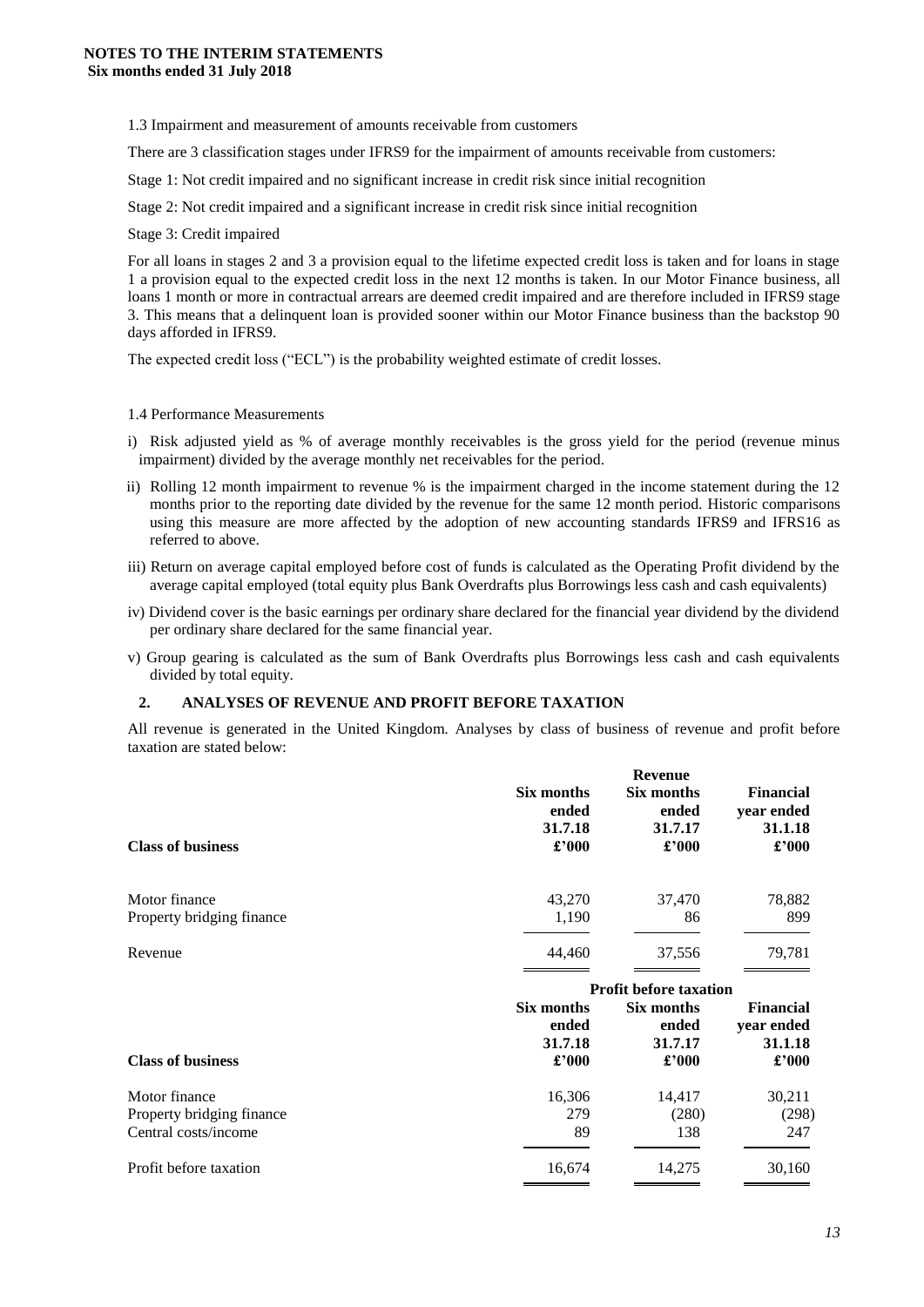## **3. COST OF SALES**

|                                                           | Six months<br>ended<br>31.7.18 | <b>Six</b><br>months<br>ended<br>31.7.17 | <b>Financial</b><br>year<br>ended<br>31.1.18 |
|-----------------------------------------------------------|--------------------------------|------------------------------------------|----------------------------------------------|
|                                                           | £2000                          | £2000                                    | £2000                                        |
|                                                           | (IFRS9 basis)                  | (IAS39 basis)                            | (IAS39 basis)                                |
| Loan loss provisioning charge - motor finance             | 11,320                         | 8.573                                    | 19,434                                       |
| Loan loss provisioning charge – property bridging finance | 98                             | 19                                       | 162                                          |
| Total loan loss provisioning charge                       | 11,418                         | 8,591                                    | 19,596                                       |
| Other cost of sales – motor finance                       | 8,390                          | 8.579                                    | 16,977                                       |
| Other cost of sales – property bridging finance           | 197                            | 56                                       | 307                                          |
| Cost of sales                                             | 20,005                         | 17,226                                   | 36,880                                       |

 The six months to 31 July 2018 column has been prepared on an IFRS9 basis. In accordance with the transitional provisions of the standard, comparatives have not been restated.

## **4. TAXATION**

The tax charge for the period has been calculated by applying the estimated effective tax rate for the year of 19.0% (31 July 2017: 19.5% and 31 January 2018: 19.2%) to the profit before taxation for the six months.

## **5. EARNINGS PER ORDINARY SHARE**

The calculation of earnings per ordinary share is based on profit for the period from continuing operations of £13,507,000 (period ended 31 July 2017: £11,492,000 and year ended 31 January 2018: £24,414,000).

The number of shares used in the basic calculation is the average number of ordinary shares in issue during the period of 11,996,479 (period ended 31 July 2017: 11,971,363 and year ended 31 January 2018: 11,978,685).

For diluted earnings per share the average number of ordinary shares in issue is adjusted to assume conversion of all dilutive potential ordinary shares relating to our share option scheme awards.

## **6. DIVIDENDS**

A second interim dividend of 32.0p per ordinary share and a final dividend of 45.0p per ordinary share for the financial year ended 31 January 2018 were paid during the six month period to 31 July 2018 (total of 77.0p per ordinary share). This compares to a second interim dividend of 28.0p per ordinary share and a final dividend of 39.0p per ordinary share for the financial year ended 31 January 2017 which were paid during the 6 months period to 31 July 2017 (total of 67.0p per ordinary share). During the twelve months to 31 January 2018 total dividends of 95.0p per ordinary share were paid. These distributions are shown in the consolidated statement of changes in equity in this interim financial information.

The directors have also declared a first interim dividend of 32.0p per share (2017: 28.0p per share). The first interim dividend, which amounts to approximately £3,841,000 (2017: £3,360,000), will be paid on 16 November 2018 to shareholders on the register at 26 October 2018. The shares will be quoted ex dividend on 25 October 2018. The interim financial information does not include this proposed dividend as it was declared after the balance sheet date.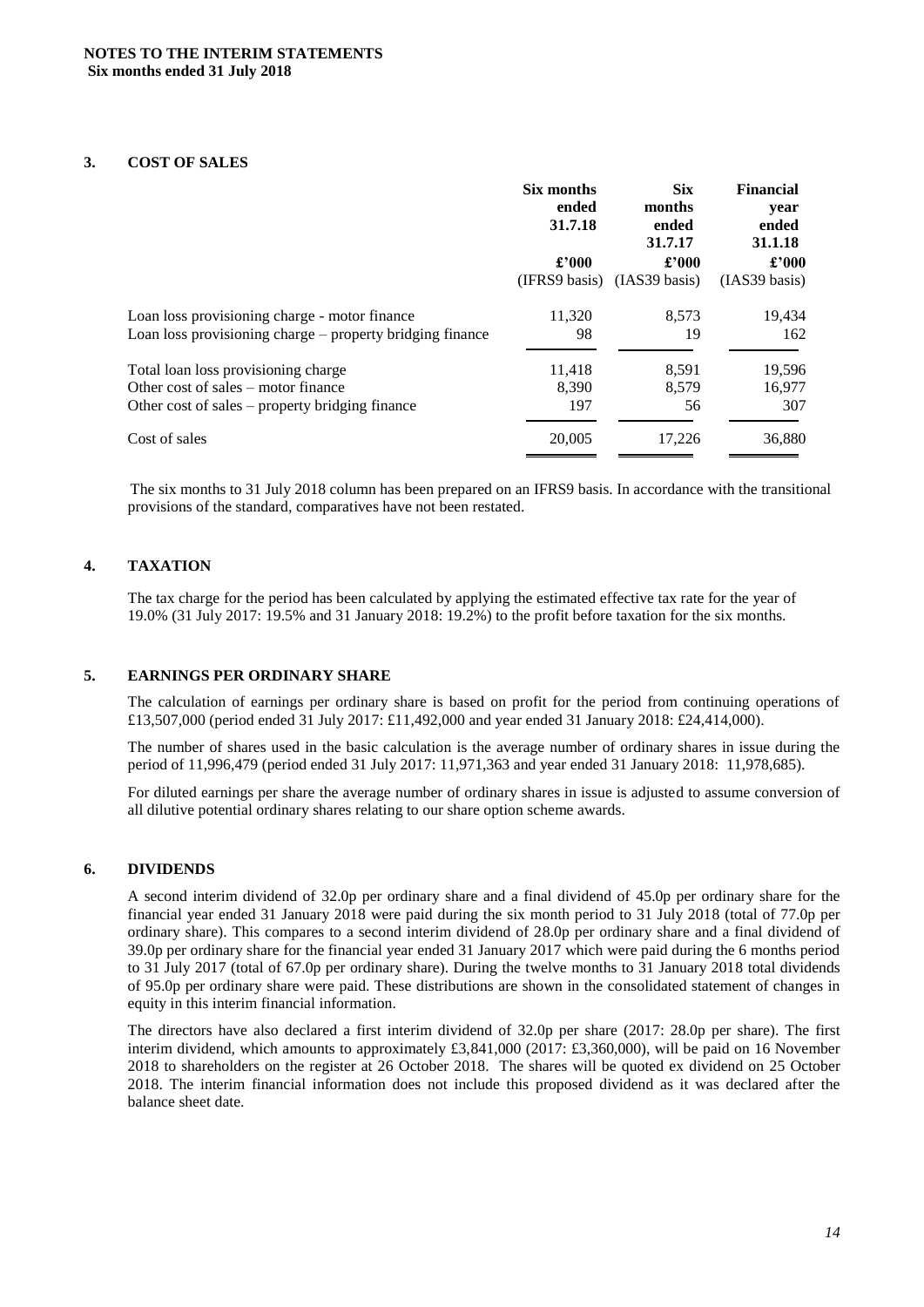# **7. ANALYSIS OF AMOUNTS RECEIVABLE FROM CUSTOMERS**

All operations are situated in the United Kingdom.

|                                                         | Six months<br>ended<br>31.7.18<br>£'000<br>(IFRS9 basis) | Six months<br>ended<br>31.7.17<br>£'000<br>(IAS39 basis) | <b>Financial</b><br>year ended<br>31.1.18<br>£'000<br>(IAS39 basis) |
|---------------------------------------------------------|----------------------------------------------------------|----------------------------------------------------------|---------------------------------------------------------------------|
| <b>Motor Finance</b>                                    |                                                          |                                                          |                                                                     |
| Amounts receivable from customers (capital)             | 315,627                                                  | 263,367                                                  | 295,677                                                             |
| Less: Loan loss provision for motor finance             | (52, 172)                                                | (36, 560)                                                | (44, 462)                                                           |
| Motor Finance net amounts receivable from customers     | 263,455                                                  | 226,807                                                  | 251,215                                                             |
| <b>Property Bridging Finance</b>                        |                                                          |                                                          |                                                                     |
| Amounts receivable from customers (capital)             | 16,562                                                   | 1,816                                                    | 11,003                                                              |
| Less: Loan loss provision for property bridging         | (235)                                                    | (18)                                                     | (162)                                                               |
| Property Bridging net amounts receivable from customers | 16,327                                                   | 1,798                                                    | 10,841                                                              |
| Total net amounts receivable from customers             | 279,782                                                  | 228,605                                                  | 262,056                                                             |
|                                                         |                                                          |                                                          |                                                                     |
| Analysed as:- due within one year                       | 92,407                                                   | 66,714                                                   | 83,459                                                              |
| - due in more than one year                             | 187,375                                                  | 161,891                                                  | 178,597                                                             |
| Amounts receivable from customers (net)                 | 279,782                                                  | 228,605                                                  | 262,056                                                             |

## **Analysis of amounts receivable from customers (capital) and loan loss provision under IFRS9 at 31 July 18**

|                                          | Not credit<br>impaired<br>Stage 1<br>Subject to<br>12 mths ECL<br>$\pounds$ '000 | Not credit<br>impaired<br><b>Stage 2</b><br>Subject to<br><b>Lifetime ECL</b><br>$\pounds$ '000 | <b>Credit</b><br>impaired<br>Stage 3<br>Subject to<br><b>Lifetime ECL</b><br>£'000 | <b>Total</b><br>$\pounds$ '000 |
|------------------------------------------|----------------------------------------------------------------------------------|-------------------------------------------------------------------------------------------------|------------------------------------------------------------------------------------|--------------------------------|
| <b>Amounts receivable from customers</b> |                                                                                  |                                                                                                 |                                                                                    |                                |
| <b>Motor Finance</b>                     | 238,715                                                                          | 123                                                                                             | 76,789                                                                             | 315,627                        |
| Property Bridging finance                | 14,050                                                                           |                                                                                                 | 2,512                                                                              | 16,562                         |
| Total amounts receivable                 | 252,765                                                                          | 123                                                                                             | 79,301                                                                             | 331,189                        |
| <b>Loan loss provisions</b>              |                                                                                  |                                                                                                 |                                                                                    |                                |
| <b>Motor Finance</b>                     | (12,884)                                                                         | (32)                                                                                            | (39,256)                                                                           | (52, 172)                      |
| Property Bridging finance                | (120)                                                                            |                                                                                                 | (115)                                                                              | (235)                          |
| Total loan loss provisions               | (13,004)                                                                         | (32)                                                                                            | (39,371)                                                                           | (52, 407)                      |
| Total net amounts receivable             | 239,761                                                                          | 91                                                                                              | 39,930                                                                             | 279,782                        |

The above table is prepared on an IFRS9 basis. In accordance with the transitional provisions of the standard comparatives have not been restated.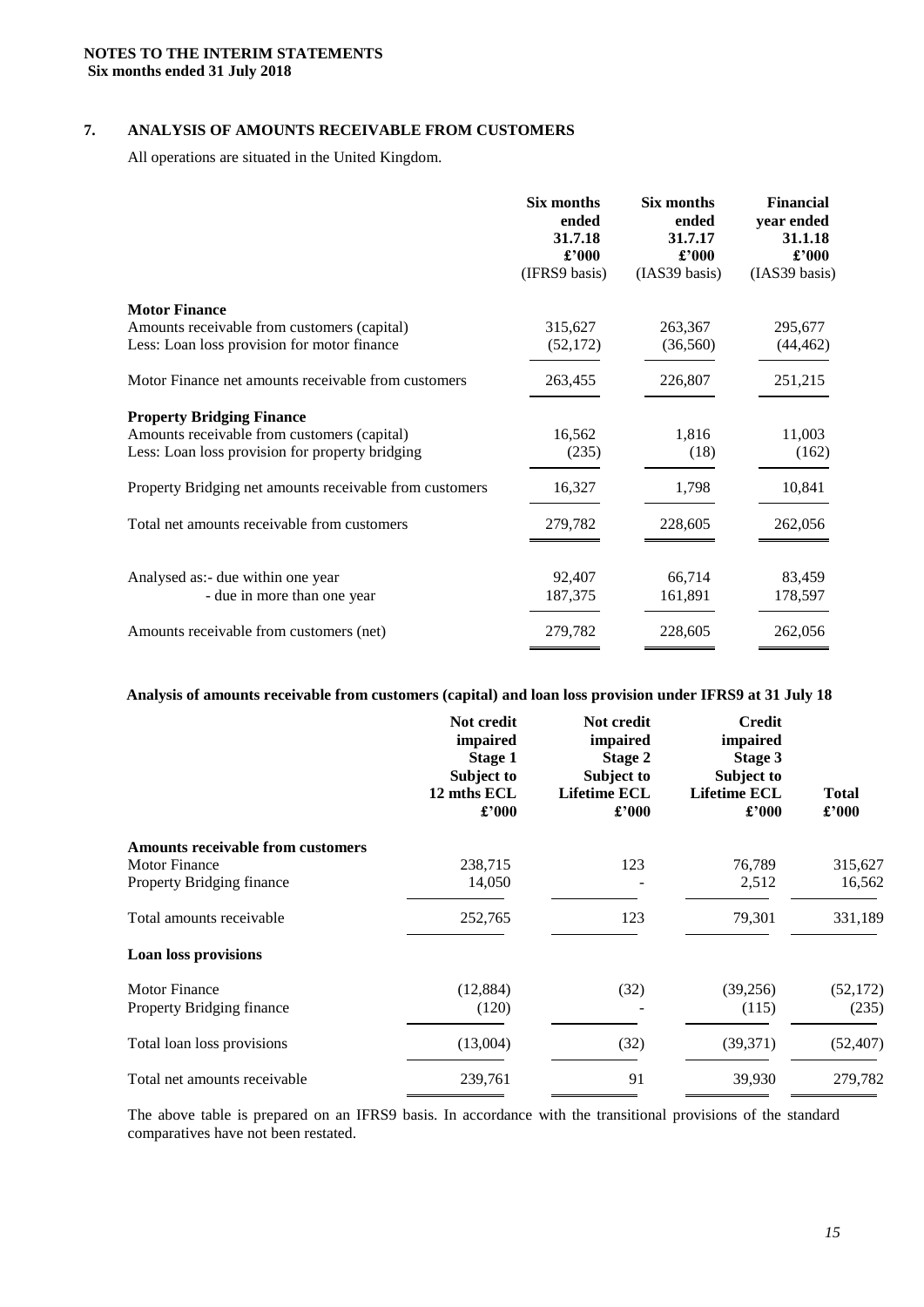## **7. ANALYSIS OF AMOUNTS RECEIVABLE FROM CUSTOMERS (CONTINUED)**

#### **Implementation of IFRS 9 at 1 February 2018**

|                                                                          | £000     |
|--------------------------------------------------------------------------|----------|
| <b>Motor Finance</b><br>Loan loss provisions brought forward under IAS39 | (44.462) |
| Expected credit loss IFRS9 adjustment                                    | (3.050)  |
| Loan loss provisions brought forward under IFRS9                         | (47.512) |

The expected credit loss adjustment required under IFRS9 at 1 February 2018 is shown in the consolidated statement of changes in equity above.

### **8. RECONCILIATION OF OPERATING PROFIT TO CASH FLOW USED IN OPERATING ACTIVITIES**

|                                                     | <b>Six</b><br>months<br>ended<br>31.7.18<br>£'000 | <b>Six</b><br>months<br>ended<br>31.7.17<br>£2000 | <b>Financial</b><br>year ended<br>31.1.18<br>£'000 |
|-----------------------------------------------------|---------------------------------------------------|---------------------------------------------------|----------------------------------------------------|
| <b>Operating Profit</b>                             | 18,813                                            | 15,427                                            | 32,978                                             |
| Finance costs paid                                  | (2,139)                                           | (1,152)                                           | (2,818)                                            |
| Tax paid                                            | (2,805)                                           | (2,513)                                           | (5,299)                                            |
| Depreciation on property, plant and equipment       | 174                                               | 133                                               | 294                                                |
| Depreciation on right of use assets                 | 11                                                |                                                   |                                                    |
| Loss on disposal on property, plant and equipment   |                                                   |                                                   | 5                                                  |
| Increase in amounts receivable from customers       | (20,776)                                          | (35,076)                                          | (68, 527)                                          |
| Increase in trade and other receivables             | (218)                                             | (120)                                             | (115)                                              |
| Increase in trade and other payables                | 99                                                | 327                                               | 540                                                |
| (Decrease)/increase in accruals and deferred income | (161)                                             | 144                                               | (779)                                              |
| Increase in cost of future share based payments     | 110                                               | 159                                               | 317                                                |
| Decrease in retirement benefit obligations          |                                                   |                                                   | (14)                                               |
| Cash flow used in operating activities              | (6,892)                                           | (22,671)                                          | (43, 418)                                          |

## **9. BORROWINGS**

Movements in our loans and overdrafts for the respective periods are shown in the consolidated cash flow statement. As expected, cash used in operating activities was lower in the six months to 31 July 2018 than in the same period last year reflecting a 6% decrease in motor finance advances in the first 6 months of this year. The period end borrowings were £121.4m and committed borrowing facilities were £135m at 31 July 2018 plus £5m in overdraft facilities – overdraft facilities were increased to  $\pounds 7m$  after the period end.

## **10. RELATED PARTY TRANSACTIONS**

Transactions between the Company and its subsidiaries, which are related parties have been eliminated on consolidation and are not disclosed in this report. During the six months the Group made charitable donations amounting to £48,000 (6 months to July 2017: £42,000; year to January 2018: £89,000) via the Keith Coombs Trust which is a related party because Messrs GDC Coombs, AMV Coombs, D Markou and CH Redford are trustees. The amount owed to the Keith Coombs Trust at the half year end was £nil (July 2017: £nil; January 2018 £nil). During the six months the Group obtained supplies amounting to £5,580 (6 months to July 2017: £5,580; year to January 2018: £5,580) from Grevayne Properties Limited, a company which is a related party because Messrs GDC and AMV Coombs are directors and shareholders. The amount owed to Grevayne Properties Limited at the half year end was £nil (July 2017: £nil; January 2018 £nil). All related party transactions were settled in full.